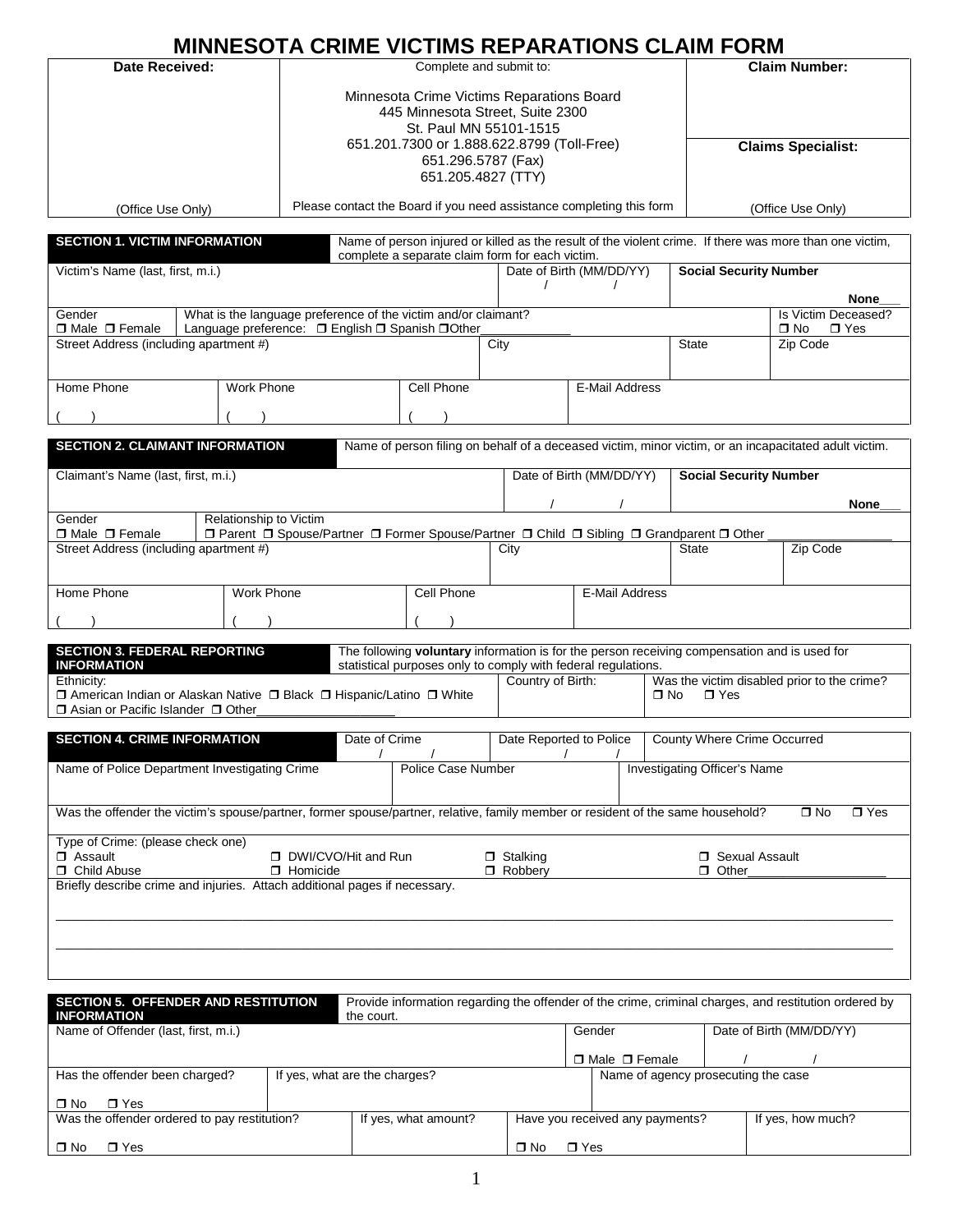| <b>SECTION 6. REFERRAL SOURCE</b>                                                                                     |                                                                                | How did you learn of the reparations program?                                                                             |                                                       |  |  |  |  |  |
|-----------------------------------------------------------------------------------------------------------------------|--------------------------------------------------------------------------------|---------------------------------------------------------------------------------------------------------------------------|-------------------------------------------------------|--|--|--|--|--|
| □ County Attorney/Prosecutor<br>□ Crime Victims Reparations Board<br>Domestic Abuse Program/Shelter<br>□ Funeral Home | □ Hospital<br>Other (Friend or Relative)<br>$\Box$ Police<br>□ Probation Agent | □ Poster/Brochure/Media<br>□ Sexual Assault Program<br>□ Social Services, Cleric or School<br><b>D</b> Other State Agency | □ Victim/Witness Assistance Program<br>$\Box$ Website |  |  |  |  |  |

| <b>SECTION 7. CONTACT INFORMATION</b> | The Minnesota Crime Victims Reparations Board is authorized to release private and confidential<br>data about this claim to the persons listed below (parent, spouse, child, etc). |                     |                     |  |  |  |
|---------------------------------------|------------------------------------------------------------------------------------------------------------------------------------------------------------------------------------|---------------------|---------------------|--|--|--|
| Name                                  |                                                                                                                                                                                    | Relationship to you | <b>Phone Number</b> |  |  |  |
|                                       |                                                                                                                                                                                    |                     |                     |  |  |  |
| Name                                  |                                                                                                                                                                                    | Relationship to you | <b>Phone Number</b> |  |  |  |
|                                       |                                                                                                                                                                                    |                     |                     |  |  |  |

| <b>SECTION 8. REPRESENTATION BY OTHERS</b>         |              | The Minnesota Crime Victims Reparations Board is authorized to release private and confidential |                                                                     |  |  |  |  |  |
|----------------------------------------------------|--------------|-------------------------------------------------------------------------------------------------|---------------------------------------------------------------------|--|--|--|--|--|
|                                                    |              |                                                                                                 | data about this claim to the attorney and/or advocate listed below. |  |  |  |  |  |
| <b>ATTORNEY INFORMATION</b>                        |              |                                                                                                 | <b>VICTIM SERVICE PROGRAM INFORMATION</b>                           |  |  |  |  |  |
| Are you represented in this matter by an attorney? |              |                                                                                                 | Did a victim advocate assist you in completing this form?           |  |  |  |  |  |
| $\Box$ No $\Box$ Yes                               |              |                                                                                                 | ⊟ Yes<br>∩ No                                                       |  |  |  |  |  |
| Name of Attorney                                   |              |                                                                                                 | Name of Advocate                                                    |  |  |  |  |  |
|                                                    |              |                                                                                                 |                                                                     |  |  |  |  |  |
| Law Firm                                           |              |                                                                                                 | Victim Service Program                                              |  |  |  |  |  |
|                                                    |              |                                                                                                 |                                                                     |  |  |  |  |  |
| <b>Street Address</b>                              |              |                                                                                                 | <b>Street Address</b>                                               |  |  |  |  |  |
|                                                    |              |                                                                                                 |                                                                     |  |  |  |  |  |
| City                                               | <b>State</b> | Zip Code                                                                                        | Zip Code<br>City<br><b>State</b>                                    |  |  |  |  |  |
|                                                    |              |                                                                                                 |                                                                     |  |  |  |  |  |
| Telephone #<br>Fax #                               |              |                                                                                                 | Fax #<br>Telephone #                                                |  |  |  |  |  |
|                                                    |              |                                                                                                 |                                                                     |  |  |  |  |  |
|                                                    |              |                                                                                                 |                                                                     |  |  |  |  |  |

| <b>SECTION 9. OTHER SOURCES OF PAYMENT</b>                                                                    |                                                                             | All bills must first be submitted to your insurance company for payment. The Board will not pay if<br>you fail to use other sources available to you. If the crime involved a vehicle, complete page 4. |                              |          |                         |         |
|---------------------------------------------------------------------------------------------------------------|-----------------------------------------------------------------------------|---------------------------------------------------------------------------------------------------------------------------------------------------------------------------------------------------------|------------------------------|----------|-------------------------|---------|
| Was there insurance or another source of payment to cover expenses related to the crime? $\Box$ No $\Box$ Yes |                                                                             |                                                                                                                                                                                                         |                              |          |                         |         |
| Check all that apply:                                                                                         |                                                                             |                                                                                                                                                                                                         |                              |          |                         |         |
| $\Box$ Automobile Insurance (see p. 4)                                                                        | $\Box$ Health Insurance                                                     | $\blacksquare$ Medicare                                                                                                                                                                                 |                              |          | □ Veteran's Benefits    |         |
| <b>T</b> Charitable Donations                                                                                 | <b>T</b> Homeowner's Insurance                                              |                                                                                                                                                                                                         | □ MinnesotaCare              |          | □ Worker's Compensation |         |
| Dental Insurance                                                                                              | □ Medical Assistance (MA)                                                   |                                                                                                                                                                                                         | □ Social Security Disability |          | $\Box$ Other            |         |
|                                                                                                               |                                                                             | Complete for all collateral sources available to pay for crime related expenses                                                                                                                         |                              |          |                         |         |
| Name of insurance company                                                                                     | <b>Street Address</b>                                                       | City                                                                                                                                                                                                    | State                        | Zip Code | Policy #                | Group # |
| Name of insurance company                                                                                     | <b>Street Address</b>                                                       | City                                                                                                                                                                                                    | State                        | Zip Code | Policy #                | Group # |
| Name of insurance company                                                                                     | <b>Street Address</b>                                                       | City                                                                                                                                                                                                    | <b>State</b>                 | Zip Code | Policy #                | Group # |
|                                                                                                               | ATTACH INSURANCE EXPLANATION OF BENEFITS FOR ALL PAYMENTS AND/OR REJECTIONS |                                                                                                                                                                                                         |                              |          |                         |         |

| <b>SECTION 10. LOSS OF EARNINGS</b>                        |           |                       | Complete if the victim/claimant lost income due to the physical or emotional injury from the crime. All<br>leave time (vacation, sick) must be used first.<br>Is the victim/claimant self employed? |                                       |  |  |           |                                                                  |              |                  |
|------------------------------------------------------------|-----------|-----------------------|-----------------------------------------------------------------------------------------------------------------------------------------------------------------------------------------------------|---------------------------------------|--|--|-----------|------------------------------------------------------------------|--------------|------------------|
| Was the victim/claimant employed at the time of the crime? |           |                       |                                                                                                                                                                                                     |                                       |  |  |           |                                                                  |              |                  |
| $\blacksquare$ Yes<br>$\Box$ No                            |           |                       |                                                                                                                                                                                                     | ∩ No                                  |  |  |           | $\Box$ Yes If yes, submit copy of most recent federal tax return |              |                  |
| Name of Employee                                           | Job Title |                       |                                                                                                                                                                                                     | Supervisor Name and Phone             |  |  |           | Net Hourly Wage                                                  | week         | Hours worked per |
| Name of Employer                                           |           | <b>Street Address</b> |                                                                                                                                                                                                     |                                       |  |  | City      |                                                                  | <b>State</b> | Zip Code         |
| Dates absent from work due to crime related injury         |           |                       |                                                                                                                                                                                                     | Was vacation or sick leave available? |  |  |           | Do you have disability insurance?                                |              |                  |
| From:<br>To:                                               |           | $\Box$ No             | $\blacksquare$ Yes                                                                                                                                                                                  |                                       |  |  | $\Box$ No | $\blacksquare$ Yes                                               |              |                  |
| Name of doctor/counselor who can verify disability         |           | <b>Street Address</b> |                                                                                                                                                                                                     |                                       |  |  | City      |                                                                  | <b>State</b> | Zip              |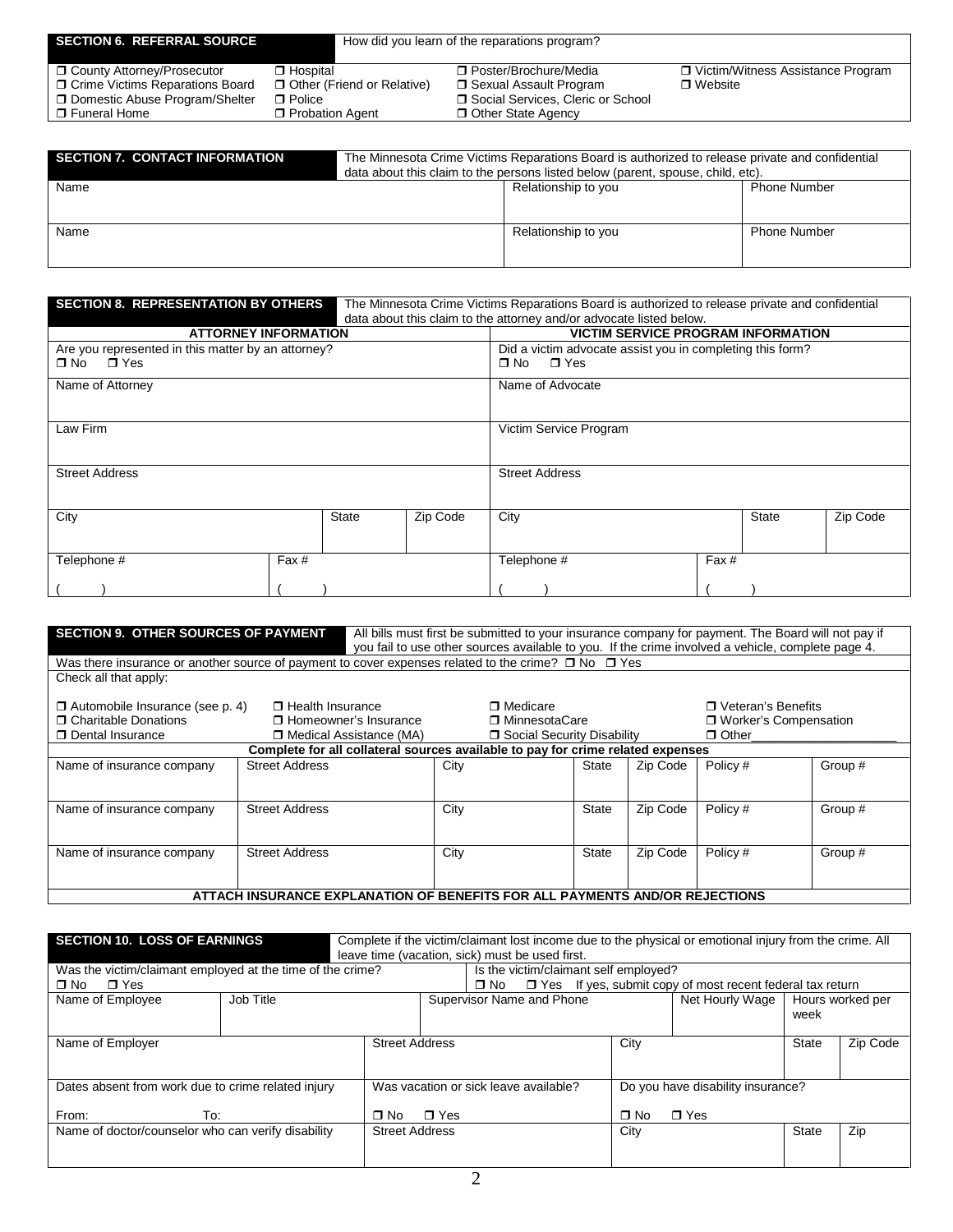### **ATTACH ITEMIZED COPIES OF BILLS, INSURANCE STATEMENTS AND RECEIPTS FOR ALL EXPENSES LISTED IN SECTIONS 11-14.**

| <b>SECTION 11. MEDICAL AND DENTAL</b><br><b>EXPENSES</b> | List the names and addresses of all medical and dental providers who treated the victim and/or<br>claimant. Providers must also be listed on the release form on page 6. |      |              |          |  |  |  |
|----------------------------------------------------------|--------------------------------------------------------------------------------------------------------------------------------------------------------------------------|------|--------------|----------|--|--|--|
| Name of Provider                                         | <b>Street Address</b>                                                                                                                                                    | City | State        | Zip Code |  |  |  |
| Name of Provider                                         | <b>Street Address</b>                                                                                                                                                    | City | State        | Zip Code |  |  |  |
| Name of Provider                                         | <b>Street Address</b>                                                                                                                                                    | City | State        | Zip Code |  |  |  |
| Name of Provider                                         | <b>Street Address</b>                                                                                                                                                    | City | <b>State</b> | Zip Code |  |  |  |

| <b>SECTION 12. MENTAL HEALTH</b><br><b>COUNSELING EXPENSES</b> |                       | List the names and addresses of all mental health providers who treated the victim and/or claimant.<br>Providers must also be listed on the release form on page 6. |      |       |          |
|----------------------------------------------------------------|-----------------------|---------------------------------------------------------------------------------------------------------------------------------------------------------------------|------|-------|----------|
| <b>Patient Name</b>                                            | Counselor/Clinic Name | <b>Street Address</b>                                                                                                                                               | City | State | Zip Code |
| <b>Patient Name</b>                                            | Counselor/Clinic Name | <b>Street Address</b>                                                                                                                                               | City | State | Zip Code |

| <b>SECTION 13. REPLACEMENT CHILD CARE</b><br><b>AND HOUSEHOLD SERVICES</b> |       |                         |                       |           |                                                    | Complete if the victim paid someone else to provide childcare or to perform household services due<br>to the victim's disability resulting from the crime. |       |                         |              |                    |
|----------------------------------------------------------------------------|-------|-------------------------|-----------------------|-----------|----------------------------------------------------|------------------------------------------------------------------------------------------------------------------------------------------------------------|-------|-------------------------|--------------|--------------------|
| <b>Replacement Child Care</b>                                              |       |                         |                       |           | <b>Replacement Professional Household Services</b> |                                                                                                                                                            |       |                         |              |                    |
| Name of Provider                                                           |       |                         |                       |           | <b>Licensed Provider</b>                           | Name of Provider                                                                                                                                           |       |                         |              | Licensed Provider  |
|                                                                            |       |                         |                       | $\Box$ No | $\blacksquare$ Yes                                 |                                                                                                                                                            |       |                         | $\Box$ No    | $\blacksquare$ Yes |
| <b>Street Address</b>                                                      |       | City                    |                       | State     | Zip Code                                           | <b>Street Address</b>                                                                                                                                      |       | City                    | <b>State</b> | Zip Code           |
|                                                                            |       |                         |                       |           |                                                    |                                                                                                                                                            |       |                         |              |                    |
| Is the provider a family                                                   |       | Dates care was provided |                       |           | Hourly Rate                                        | Is the provider a family                                                                                                                                   |       | Dates care was provided |              | Hourly Rate        |
| or household member?                                                       |       |                         |                       |           | Paid                                               | or household member?                                                                                                                                       |       |                         |              | Paid               |
| $\blacksquare$ Yes<br>$\blacksquare$ No                                    | From: | To:                     |                       |           |                                                    | $\blacksquare$ Yes<br>∩ No                                                                                                                                 | From: | To.                     |              |                    |
| Doctor who can verify victim's disability                                  |       |                         | <b>Street Address</b> |           |                                                    |                                                                                                                                                            | City  |                         | Zip Code     |                    |
|                                                                            |       |                         |                       |           |                                                    |                                                                                                                                                            |       |                         |              |                    |

| <b>SECTION 14. FUNERAL EXPENSES</b> | Complete if the victim died as a result of the crime. |      |       |          |
|-------------------------------------|-------------------------------------------------------|------|-------|----------|
| Name of Funeral Home/Cemetery       | <b>Street Address</b>                                 | City | State | Zip Code |
| Name of Funeral Home/Cemetery       | <b>Street Address</b>                                 | City | State | Zip Code |

|                                                                                   | <b>SECTION 15. LOSS OF SUPPORT FOR</b><br>Loss of support benefits are paid to dependents (spouse/partner, minor children) of the deceased<br>DEPENDENTS OF DECEASED VICTIMS<br>victim. The legal quardian must file on the minor child's behalf. |                       |                                                                                                         |  |      |       |          |  |  |  |  |
|-----------------------------------------------------------------------------------|---------------------------------------------------------------------------------------------------------------------------------------------------------------------------------------------------------------------------------------------------|-----------------------|---------------------------------------------------------------------------------------------------------|--|------|-------|----------|--|--|--|--|
|                                                                                   |                                                                                                                                                                                                                                                   |                       | Was the victim providing support to a spouse/partner at the time of his/her death? $\Box$ No $\Box$ Yes |  |      |       |          |  |  |  |  |
| Spouse/Partner Name                                                               |                                                                                                                                                                                                                                                   | <b>Street Address</b> | City                                                                                                    |  |      | State | Zip Code |  |  |  |  |
| Does the victim have dependent children under the age of 18? $\Box$ No $\Box$ Yes |                                                                                                                                                                                                                                                   |                       |                                                                                                         |  |      |       |          |  |  |  |  |
| Dependent's Name                                                                  | Name of Guardian                                                                                                                                                                                                                                  |                       | <b>Street Address</b>                                                                                   |  | City | State | Zip Code |  |  |  |  |
| Dependent's Name                                                                  | Name of Guardian                                                                                                                                                                                                                                  |                       | <b>Street Address</b>                                                                                   |  | City | State | Zip Code |  |  |  |  |
| Dependent's Name                                                                  | Name of Guardian                                                                                                                                                                                                                                  |                       | <b>Street Address</b>                                                                                   |  | City | State | Zip Code |  |  |  |  |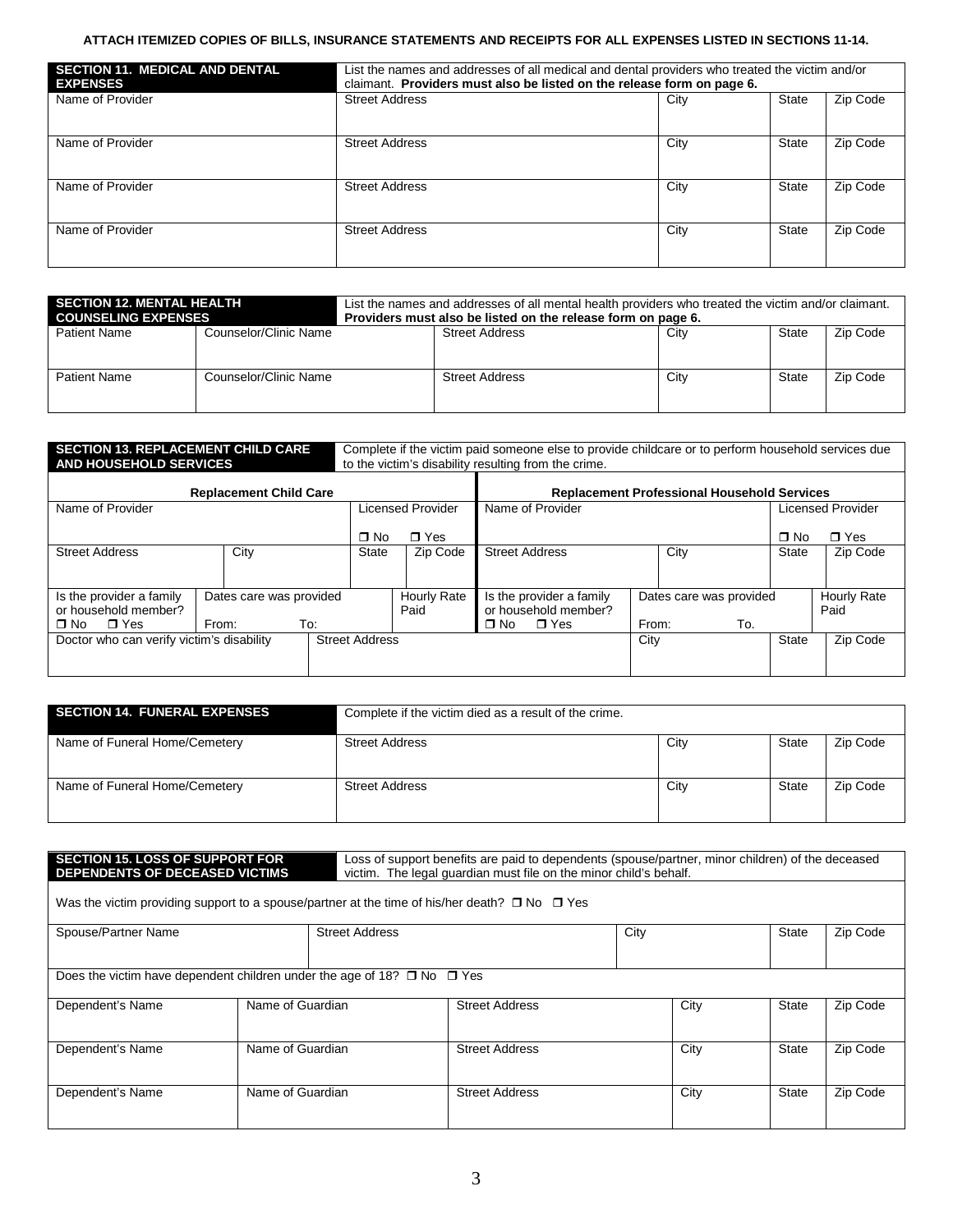## **VEHICULAR INSURANCE PAGE**

**(If the crime did not involve a motor vehicle, skip this page and go to page 5.)**

### **IF THE CRIME INVOLVED AN AUTOMOBILE, MOTORCYCLE OR BOAT, PLEASE COMPLETE**

THIS PAGE IN FULL. (If there is no insurance, please refer to Section 19 of this page for information about the Auto Assigned Claims Bureau.) Your information is important to the Board in determining the amount of benefits to be paid.

 $\overline{a}$ If there is insurance coverage, please complete all of sections 16, 17 and 18. (If you are unable to answer all of the questions, please provide an explanation.)

| <b>SECTION 16. VICTIM'S INFORMATION</b>                                                                                 |         |               |            |
|-------------------------------------------------------------------------------------------------------------------------|---------|---------------|------------|
| Victim's Name                                                                                                           |         |               |            |
|                                                                                                                         |         |               |            |
| Victim's Auto Insurance Company, Name of Adjuster, and Address                                                          |         | Telephone No. | Policy No. |
|                                                                                                                         |         |               |            |
|                                                                                                                         |         |               |            |
| (Provide copy of policy declaration page)                                                                               |         |               |            |
| If victim is insured under another person's policy:                                                                     |         |               |            |
| Name of Insured:                                                                                                        |         |               |            |
| (Provide copy of policy declaration page)                                                                               |         |               |            |
| Owner's Name (If other than victim)                                                                                     | Address |               |            |
|                                                                                                                         |         |               |            |
| Auto Insurance Co., Name of Adjuster, & Address                                                                         |         | Telephone No. | Policy No. |
|                                                                                                                         |         |               |            |
|                                                                                                                         |         |               |            |
|                                                                                                                         |         |               |            |
| Driver's Name (if other than victim)                                                                                    | Address |               |            |
|                                                                                                                         |         |               |            |
| Auto Insurance Co. & Address                                                                                            |         | Telephone No. | Policy No. |
|                                                                                                                         |         |               |            |
|                                                                                                                         |         |               |            |
| <b>SECTION 17. DEFENDANT'S VEHICLE</b>                                                                                  |         |               |            |
| Owner's Name                                                                                                            |         |               |            |
|                                                                                                                         |         |               |            |
| Auto Insurance Co., Name of Adjuster & Address                                                                          |         | Telephone No. | Policy No. |
|                                                                                                                         |         |               |            |
|                                                                                                                         |         |               |            |
| Driver's Name (If other than owner of vehicle)                                                                          |         |               |            |
|                                                                                                                         |         |               |            |
| Auto Insurance Co., Name of Adjuster & Address                                                                          |         | Telephone No. | Policy No. |
|                                                                                                                         |         |               |            |
|                                                                                                                         |         |               |            |
|                                                                                                                         |         |               |            |
| <b>SECTION 18. ATTORNEY INFORMATION</b>                                                                                 |         |               |            |
| Name and Address of Your Attorney                                                                                       | Agency  | Telephone No. |            |
|                                                                                                                         |         |               |            |
|                                                                                                                         |         |               |            |
| SECTION 19. MINNESOTA AUTOMOBILE ASSIGNED CLAIMS BUREAU                                                                 |         |               |            |
|                                                                                                                         |         |               |            |
| If there is no insurance coverage in your case, have you submitted a claim to the Minnesota Automobile<br>$No$ _______. |         |               |            |
| Assigned Claims Bureau? For further information on the MAACB, please call (763)425-6634 or e-mail                       |         |               |            |
| MAACBWEB@VISI.COM.                                                                                                      |         |               |            |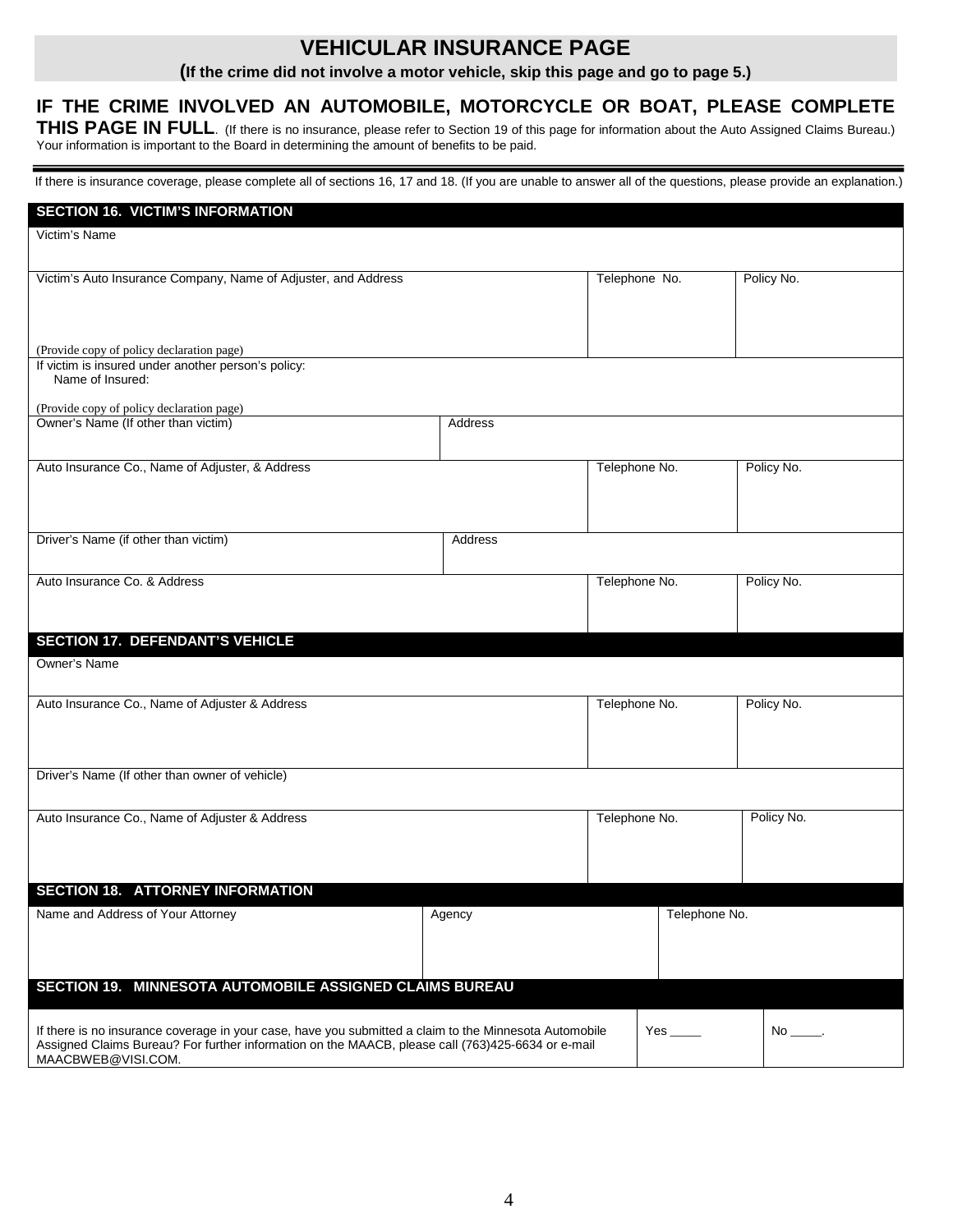

## *SUBSTITUTE FORM W-9*

*Name (print your name clearly):*

*DATE:*

*FROM: CRIME VICTIMS REPARATIONS BOARD*

*SUBJECT:* **Request for Taxpayer Information. (Failure to furnish a taxpayer identification number makes you subject to a penalty of \$50.)**

**The purpose of this form is to obtain or confirm your correct taxpayer name and identification number. Federal and state tax regulations require that we have this information from recipients of certain payments in order to report such payments to the Internal Revenue Service on the Form 1099 Return.**

**Please complete items 1, 2, and 3 below.** 

**1. Check your tax filing status below and enter your social security number or federal employer identification number. If you have been issued a separate Minnesota tax identification number, write it in the space provided.**

**If you have recently applied for a taxpayer number, write "Applied For" in the space for the number.**

| (Check One)                                                               |                                                         |
|---------------------------------------------------------------------------|---------------------------------------------------------|
| <b>Individual: Use SSN</b>                                                |                                                         |
| Sole Proprietorship: Use SSN or FEIN                                      | (Fill in your social security number, or write "none".) |
| <b>Corporation: Use FEIN</b>                                              |                                                         |
| <b>S</b> Corporation                                                      | <b>SOCIAL SECURITY NUMBER (SSN)</b>                     |
| <b>Legal Partnership: Use FEIN</b>                                        |                                                         |
| Tax Exempt Organization: Use FEIN and list the                            | FEDERAL EMPLOYER IDENTIFICATION (FEIN)                  |
| section number of the IRS code under which you<br>are claiming exemption: | MINNESOTA TAX I.D. NUMBER (IF APPLICABLE)               |
| Other: Please explain on reverse side and include<br>a tax number.        |                                                         |

**2. Print the full name belonging to the social security number or employer identification number written above.**

**3. Certification. Under penalty of perjury, I certify the number shown on this form is my correct taxpayer identification number.**

| Signature                                                                                                           | Phone No.: | Date |  |
|---------------------------------------------------------------------------------------------------------------------|------------|------|--|
| PRIVACY ACT NOTICE - Internal Revenue code Section 6109 requires you to furnish your correct taxpayer               |            |      |  |
| identification number to payers who must file information returns with IRS. IRS uses the numbers for identification |            |      |  |
| purposes and to help verify the accuracy of your tax return. Payers must generally withhold 28% of taxable interest |            |      |  |
| and certain other payments to a payee who does not furnish a TIN to a payer.                                        |            |      |  |

| <b>FOR MMB</b>  | <b>TYPE</b> | <b>IND</b> | <b>TIN</b> | <b>USED</b> |
|-----------------|-------------|------------|------------|-------------|
| <b>USE ONLY</b> |             |            |            |             |
|                 |             |            |            |             |
|                 |             |            |            |             |